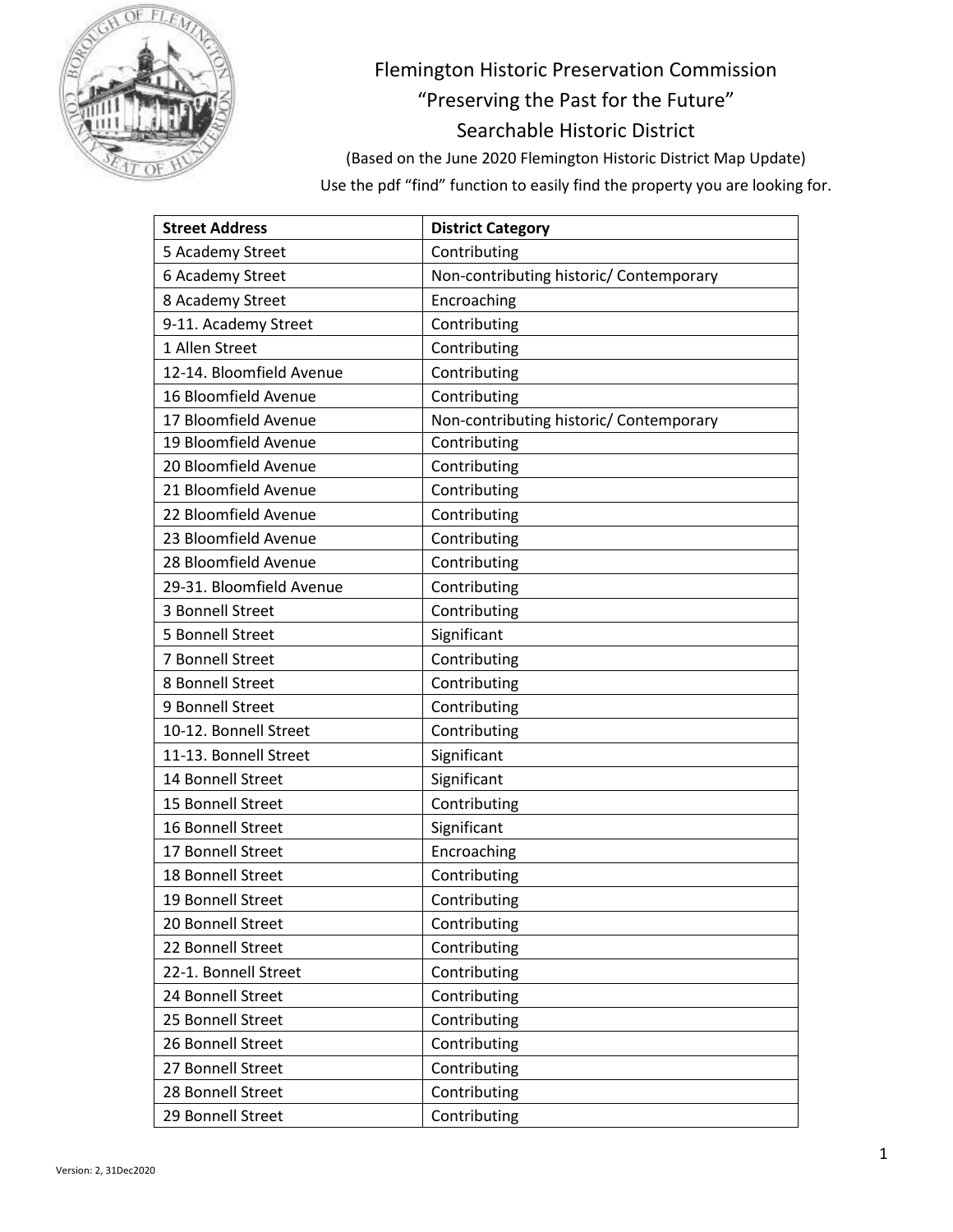| <b>Street Address</b> | <b>District Category</b>                |
|-----------------------|-----------------------------------------|
| 30 Bonnell Street     | Contributing                            |
| 31 Bonnell Street     | Contributing                            |
| 32 Bonnell Street     | Contributing                            |
| 34 Bonnell Street     | Contributing                            |
| 35 Bonnell Street     | Contributing                            |
| 37 Bonnell Street     | Contributing                            |
| 38 Bonnell Street     | Contributing                            |
| 39-41. Bonnell Street | Contributing                            |
| 40 Bonnell Street     | Contributing                            |
| 42 Bonnell Street     | Contributing                            |
| 44 Bonnell Street     | Contributing                            |
| 45 Bonnell Street     | Contributing                            |
| 46 Bonnell Street     | Contributing                            |
| 47 Bonnell Street     | Contributing                            |
| 48 Bonnell Street     | Contributing                            |
| 49 Bonnell Street     | Contributing                            |
| 50 Bonnell Street     | Contributing                            |
| 51 Bonnell Street     | Contributing                            |
| 52 Bonnell Street     | Contributing                            |
| 53 Bonnell Street     | Contributing                            |
| 54 Bonnell Street     | Contributing                            |
| 55 Bonnell Street     | Encroaching                             |
| 56 Bonnell Street     | Contributing                            |
| 57 Bonnell Street     | Contributing                            |
| 58 Bonnell Street     | Significant                             |
| 59 Bonnell Street     | Contributing                            |
| 60 Bonnell Street     | Contributing                            |
| 61 Bonnell Street     | Contributing                            |
| 62 Bonnell Street     | Contributing                            |
| 63 Bonnell Street     | Contributing                            |
| 64 Bonnell Street     | Contributing                            |
| 65 Bonnell Street     | Non-contributing historic/ Contemporary |
| 66 Bonnell Street     | Contributing                            |
| 67 Bonnell Street     | Contributing                            |
| 68 Bonnell Street     | Contributing                            |
| 69 Bonnell Street     | Contributing                            |
| 70 Bonnell Street     | Contributing                            |
| 71 Bonnell Street     | Contributing                            |
| 75 Bonnell Street     | Non-contributing historic/ Contemporary |
| 77 Bonnell Street     | Contributing                            |
| 79 Bonnell Street     | Contributing                            |
| 83 Bonnell Street     | Significant                             |
| 3 Broad Street        | Contributing                            |
| 5 Broad Street        | Contributing                            |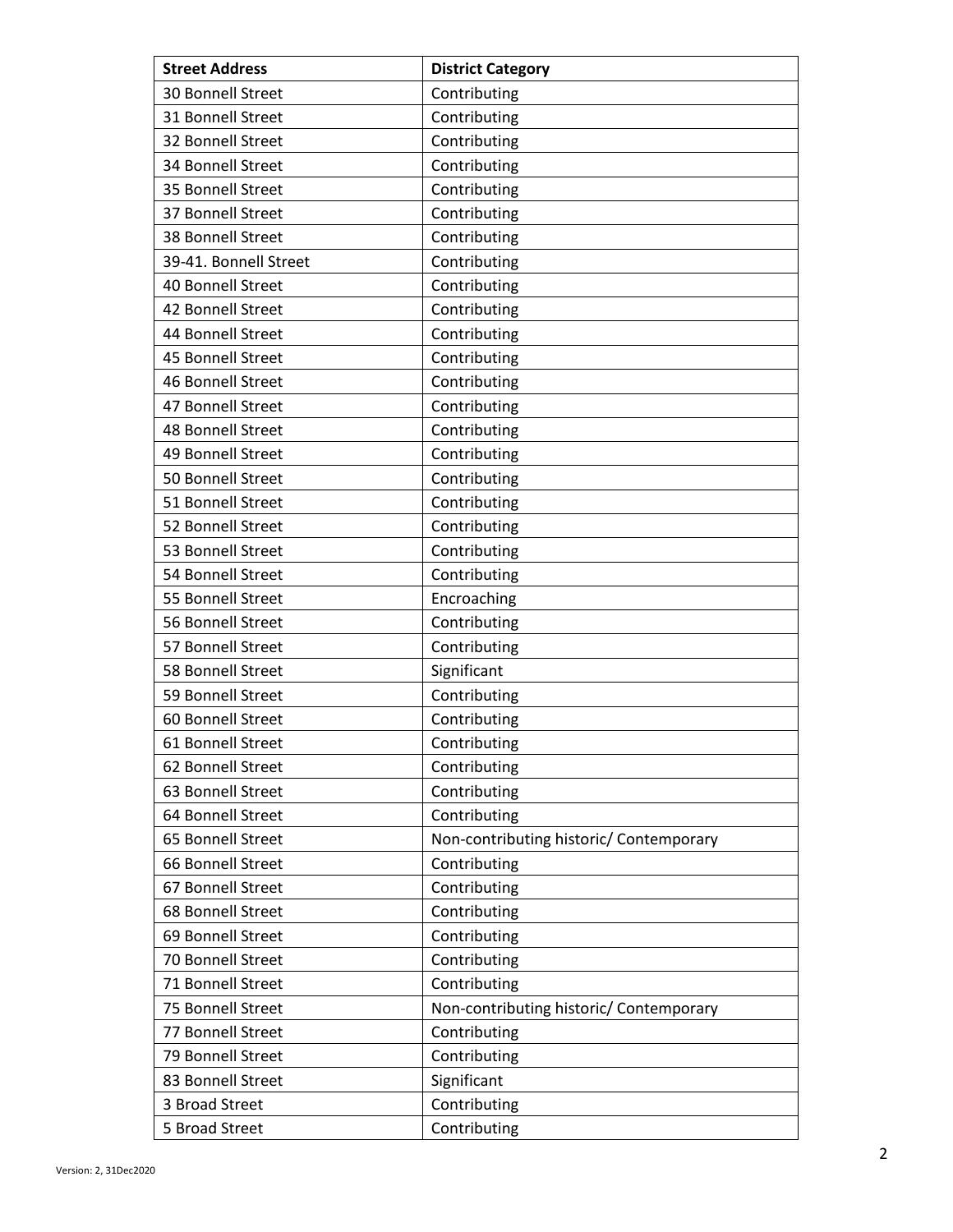| <b>Street Address</b> | <b>District Category</b>                |
|-----------------------|-----------------------------------------|
| 7 Broad Street        | Contributing                            |
| 9 Broad Street        | Contributing                            |
| 11 Broad Street       | Contributing                            |
| 13 Broad Street       | Contributing                            |
| 16 Broad Street       | Contributing                            |
| 17 Broad Street       | Contributing                            |
| 18 Broad Street       | Contributing                            |
| 20 Broad Street       | Contributing                            |
| 21 Broad Street       | Contributing                            |
| 22 Broad Street       | Contributing                            |
| 24 Broad Street       | Contributing                            |
| 25 Broad Street       | Contributing                            |
| 30 Broad Street       | Contributing                            |
| 31-33 Broad Street    | Contributing                            |
| 32 Broad Street       | Contributing                            |
| 35 Broad Street       | Contributing                            |
| 36 Broad Street       | Contributing                            |
| 37 Broad Street       | Significant                             |
| 38 Broad Street       | Contributing                            |
| 39 Broad Street       | Contributing                            |
| 43 Broad Street       | Significant                             |
| 44 Broad Street       | Significant                             |
| 45 Broad Street       | Significant/Contributing                |
| 46 Broad Street       | Contributing                            |
| 47 Broad Street       | Significant/Contributing                |
| 48 Broad Street       | Contributing                            |
| 49 Broad Street       | Contributing/Encroaching                |
| 50 Broad Street       | Contributing                            |
| 51 Broad Street       | Contributing                            |
| 52 Broad Street       | Contributing                            |
| 53 Broad Street       | Significant                             |
| 55 Broad Street       | Contributing                            |
| 56 Broad Street       | Significant                             |
| 57 Broad Street       | Contributing                            |
| 58 Broad Street       | Contributing                            |
| 59 Broad Street       | Significant                             |
| 60 Broad Street       | Contributing                            |
| 61 Broad Street       | Contributing                            |
| 62 Broad Street       | Contributing                            |
| 63 Broad Street       | Contributing                            |
| 65 Broad Street       | Contributing                            |
| 67 Broad Street       | Contributing                            |
| 68 Broad Street       | Contributing                            |
| 69-71 Broad Street    | Non-contributing historic/ Contemporary |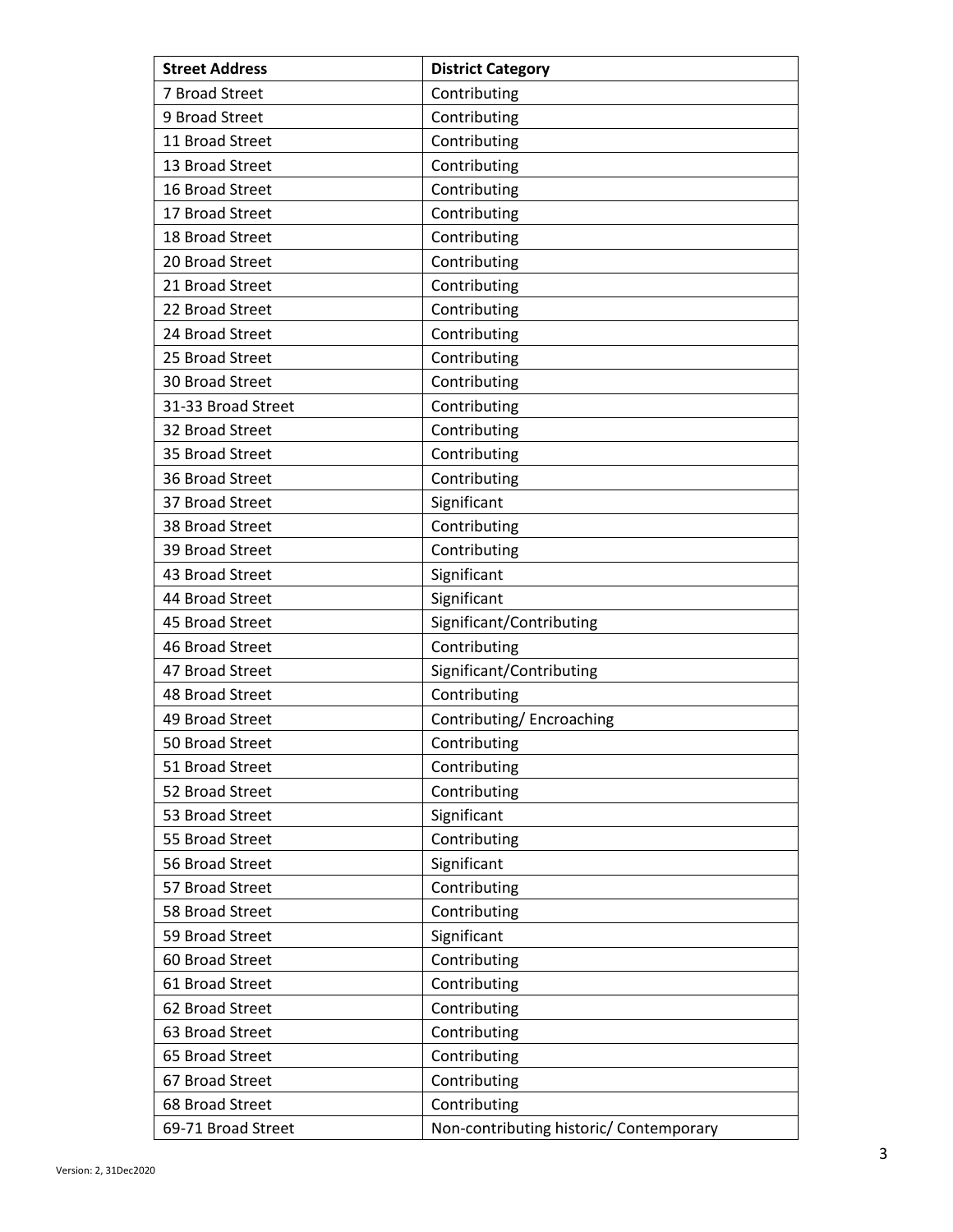| <b>Street Address</b> | <b>District Category</b>                |
|-----------------------|-----------------------------------------|
| 70 Broad Street       | Contributing                            |
| 72 Broad Street       | Contributing                            |
| 73-75 Broad Street    | Contributing                            |
| 76 Broad Street       | Contributing                            |
| 77 Broad Street       | Non-contributing historic/ Contemporary |
| 78 Broad Street       | Contributing                            |
| 81 Broad Street       | Significant                             |
| 82 Broad Street       | Contributing                            |
| 88 Broad Street       | Contributing                            |
| 89 Broad Street       | Contributing                            |
| 90 Broad Street       | Contributing                            |
| 91-93 Broad Street    | Contributing                            |
| 92 Broad Street       | Contributing                            |
| 95 Broad Street       | Contributing                            |
| 96 Broad Street       | Significant                             |
| 97 Broad Street       | Contributing                            |
| 103-105 Broad Street  | Contributing                            |
| 107-109 Broad Street  | Contributing                            |
| 111 Broad Street      | Contributing                            |
| 113 Broad Street      | Contributing                            |
| 117 Broad Street      | Non-contributing historic/ Contemporary |
| 3 Brown Street        | Contributing                            |
| 4 Brown Street        | Contributing                            |
| 5 Brown Street        | Contributing                            |
| 6 Brown Street        | Contributing                            |
| 7 Brown Street        | Contributing                            |
| 8 Brown Street        | Contributing                            |
| 9 Brown Street        | Contributing                            |
| 10 Brown Street       | Contributing                            |
| 12 Brown Street       | Contributing                            |
| 14 Brown Street       | Contributing                            |
| 15 Brown Street       | Contributing                            |
| 16 Brown Street       | Contributing                            |
| 17-19 Brown Street    | Contributing                            |
| 18 Brown Street       | Contributing                            |
| 20 Brown Street       | Contributing                            |
| 21 Brown Street       | Contributing                            |
| 22 Brown Street       | Contributing                            |
| 23 Brown Street       | Contributing                            |
| 25 Brown Street       | Contributing                            |
| 27 Brown Street       | Contributing                            |
| 29-31. Brown Street   | Contributing                            |
| 33 Brown Street       | Contributing                            |
| 35 Brown Street       | Contributing                            |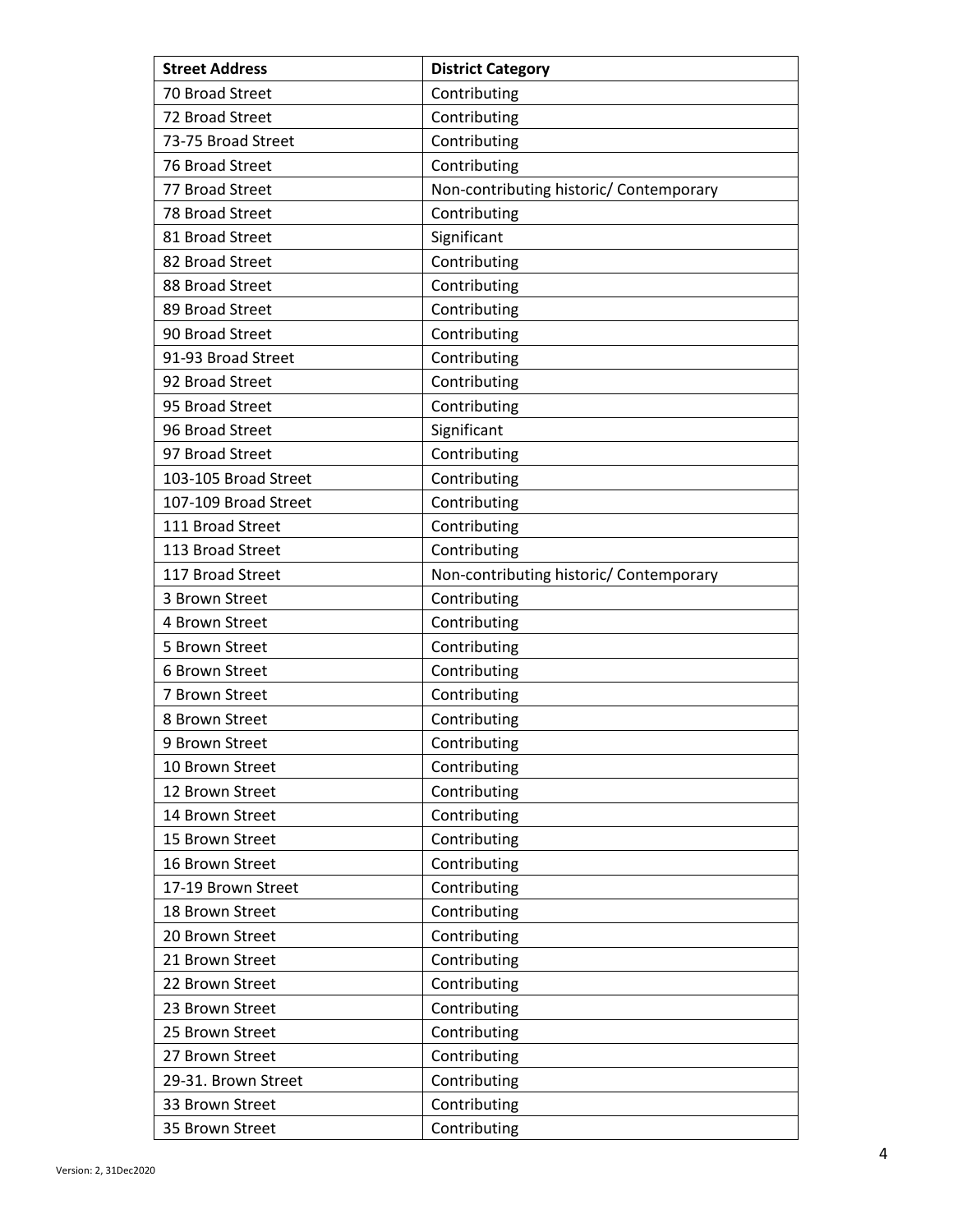| <b>Street Address</b> | <b>District Category</b>                |
|-----------------------|-----------------------------------------|
| 37 Brown Street       | Contributing                            |
| 41 Brown Street       | Contributing                            |
| 43-45 Brown Street    | Contributing                            |
| 47 Brown Street       | Contributing                            |
| 51 Brown Street       | Contributing                            |
| 53 Brown Street       | Contributing/ Non-contributing          |
| 57 Brown Street       | Contributing                            |
| 59 Brown Street       | Contributing                            |
| 1 Capner Street       | Contributing                            |
| 3 Capner Street       | Encroaching                             |
| 10 Capner Street      | Contributing                            |
| 12 Capner Street      | Contributing                            |
| 14 Capner Street      | Contributing                            |
| 17-19 Capner Street   | Contributing                            |
| 21 Capner Street      | Significant                             |
| 39 Capner Street      | Contributing                            |
| 41 Capner Street      | Contributing                            |
| 43 Capner Street      | Contributing                            |
| 45 Capner Street      | Contributing                            |
| 69 Capner Street      | Significant                             |
| 9-15. Central Ave     | Significant                             |
| 3 Chorister Place     | Significant                             |
| 5 Chorister Place     | Contributing                            |
| 3 Church Street       | Non-contributing historic/ Contemporary |
| 5 Church Street       | Contributing                            |
| 7 Church Street       | Non-contributing historic/ Contemporary |
| 9 Church Street       | Contributing                            |
| 11-13. Church Street  | Contributing                            |
| 15 Church Street      | Contributing                            |
| 20 Church Street      | Contributing                            |
| 21 Church Street      | Contributing                            |
| 22 Church Street      | Contributing                            |
| 23 Church Street      | Contributing                            |
| 24 Church Street      | Contributing                            |
| 25 Church Street      | Contributing                            |
| 26-28 Church Street   | Contributing                            |
| 27 Church Street      | Contributing                            |
| 29 Church Street      | Contributing                            |
| 30 Church Street      | Significant                             |
| 31 Church Street      | Contributing                            |
| 32 Church Street      | Non-contributing historic/ Contemporary |
| 43 Church Street      | Contributing                            |
| 45 Church Street      | Contributing                            |
| 47 Church Street      | Contributing                            |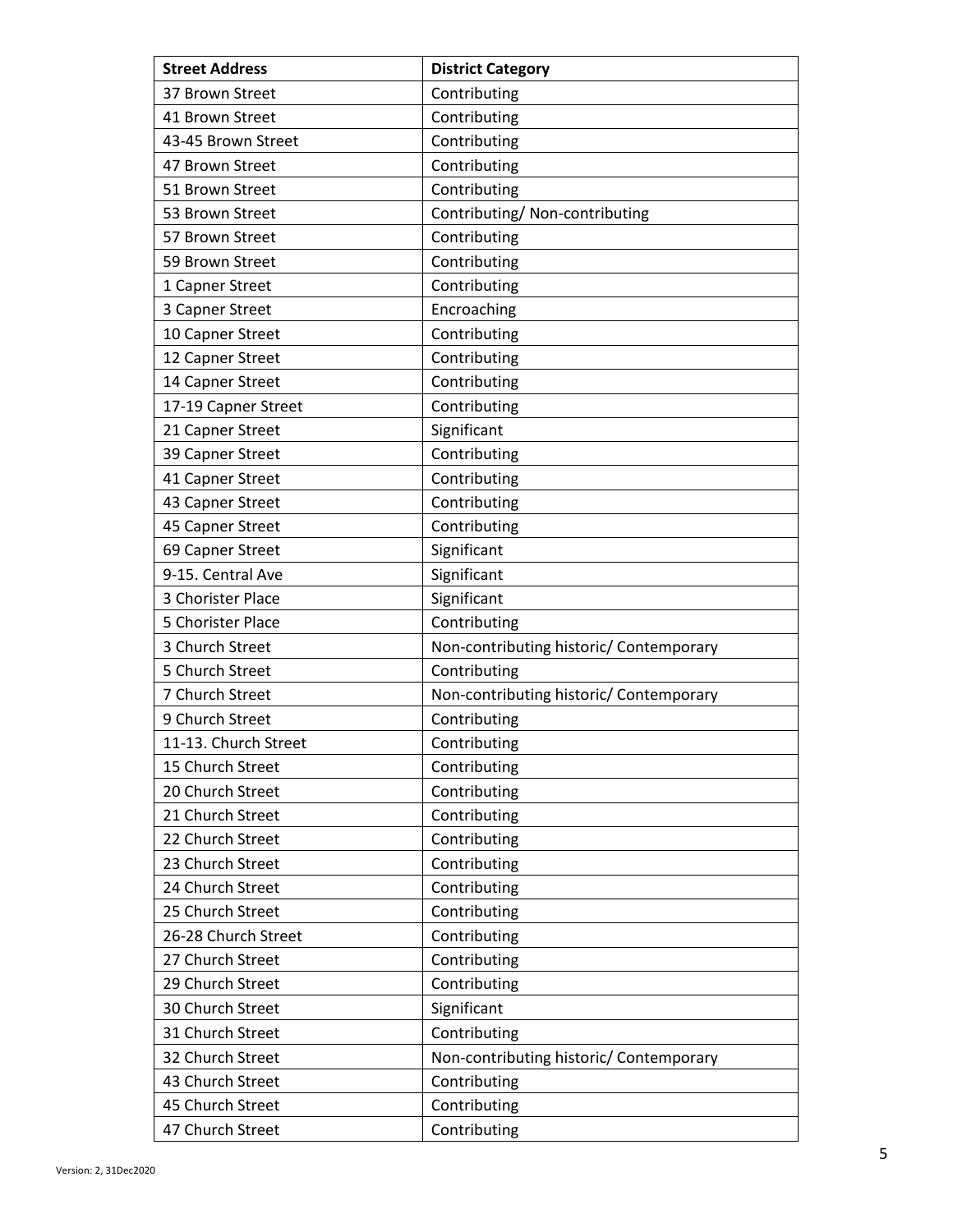| <b>Street Address</b>         | <b>District Category</b> |
|-------------------------------|--------------------------|
| 49 Church Street              | Contributing             |
| 51 Church Street              | Contributing             |
| 53 Church Street              | Significant              |
| <b>Cemetery Church Street</b> | Significant              |
| 6 Court Street                | Encroaching              |
| 8 Court Street                | Contributing             |
| 14 Court Street               | Contributing             |
| 16 Court Street               | Contributing             |
| 18 Court Street               | Contributing             |
| 20 Court Street               | Contributing             |
| 22 Court Street               | Contributing             |
| 24-26. Court Street           | Contributing             |
| 35 Court Street               | Contributing             |
| 37 Court Street               | Contributing             |
| 39 Court Street               | Encroaching              |
| 42 Court Street               | Contributing             |
| 1 Dewey Avenue                | Encroaching              |
| 3 Dewey Avenue                | Encroaching              |
| 4 Dewey Avenue                | Contributing             |
| 5 Dewey Avenue                | Contributing             |
| 7 Dewey Avenue                | Contributing             |
| 8 Dewey Avenue                | Contributing             |
| 1 East Main Street            | Contributing/Encroaching |
| 3 East Main Street            | Significant              |
| 5 East Main Street            | Significant              |
| 7 East Main Street            | Contributing             |
| 9 East Main Street            | Encroaching              |
| 10 East Main Street           | Significant              |
| 11 East Main Street           | Contributing             |
| 15 East Main Street           | Contributing             |
| 16 East Main Street           | Contributing             |
| 17 East Main Street           | Contributing             |
| 18 East Main Street           | Contributing             |
| 20-22 East Main Street        | Contributing             |
| 21 East Main Street           | Significant              |
| 23 East Main Street           | Contributing             |
| 26 East Main Street           | Contributing             |
| 27 East Main Street           | Contributing             |
| 28-30 East Main Street        | Contributing             |
| 29 East Main Street           | Contributing             |
| 31 East Main Street           | Contributing             |
| 32 East Main Street           | Contributing             |
| 33 East Main Street           | Contributing             |
| 34 East Main Street           | Contributing             |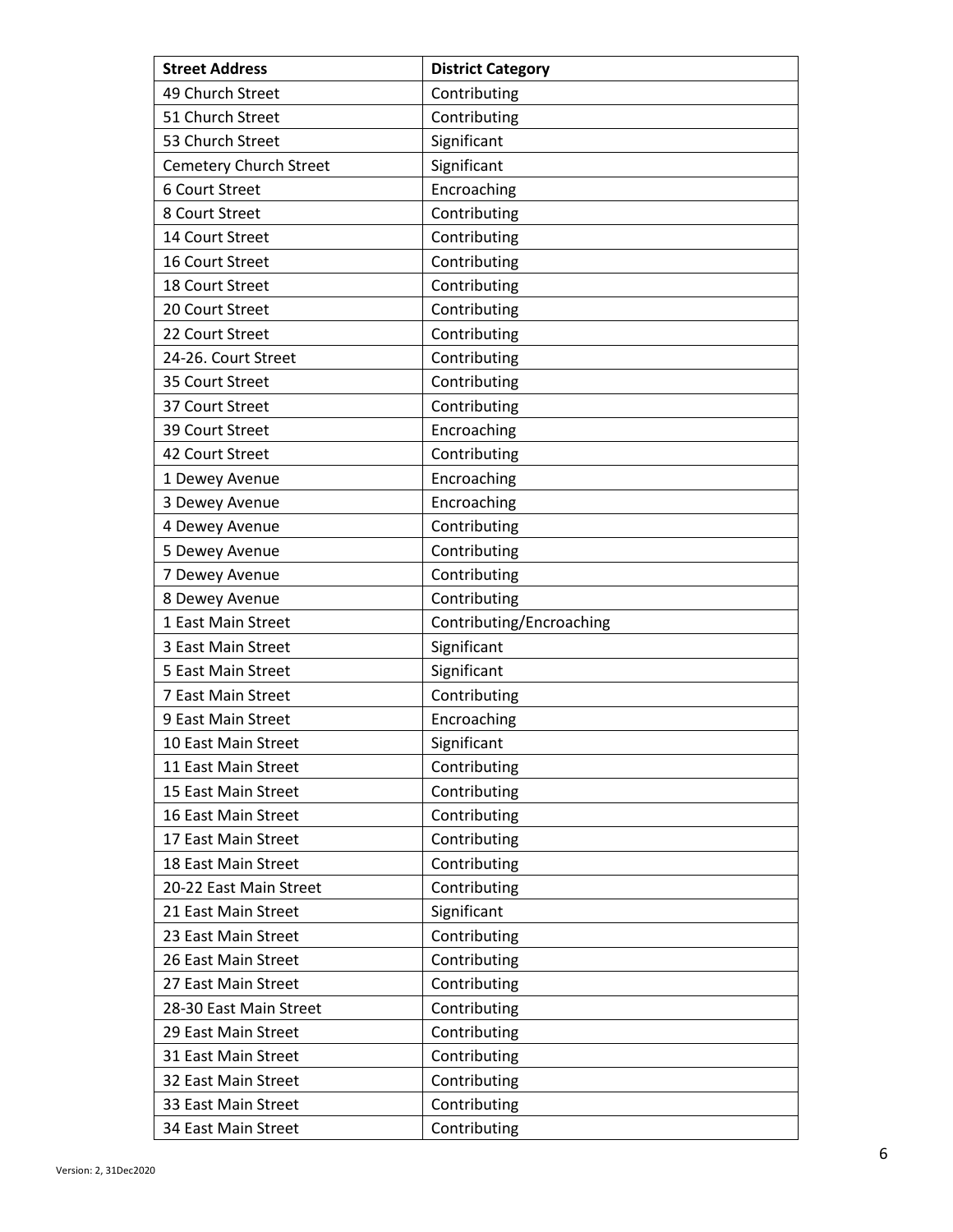| <b>Street Address</b> | <b>District Category</b>                |
|-----------------------|-----------------------------------------|
| 36 East Main Street   | Contributing                            |
| 37 East Main Street   | Contributing                            |
| 38 East Main Street   | Significant                             |
| 40 East Main Street   | Non-contributing historic/ Contemporary |
| 41 East Main Street   | Significant                             |
| 43 East Main Street   | Non-contributing historic/ Contemporary |
| 44 East Main Street   | Contributing                            |
| 48 East Main Street   | Contributing                            |
| 50 East Main Street   | Encroaching                             |
| 52.5 East Main Street | Encroaching                             |
| 53 East Main Street   | Non-contributing historic/ Contemporary |
| 54 East Main Street   | Contributing                            |
| 2 Emery Avenue        | Non-contributing historic/ Contemporary |
| 4 Emery Avenue        | Encroaching                             |
| 4 Grant Avenue        | Non-contributing historic/ Contemporary |
| 5 Grant Avenue        | Contributing                            |
| 6-8. Grant Avenue     | Contributing                            |
| 9 Grant Avenue        | Contributing                            |
| 10 Grant Avenue       | Contributing                            |
| 11 Grant Avenue       | Contributing                            |
| 12-18. Grant Avenue   | Contributing                            |
| 15 Grant Avenue       | Contributing                            |
| 17 Grant Avenue       | Contributing                            |
| 19 Grant Avenue       | Contributing                            |
| 20-26 Grant Avenue    | Contributing                            |
| 3 Hopewell Avenue     | Contributing                            |
| 5 Hopewell Avenue     | Contributing                            |
| 9 Hopewell Avenue     | Non-contributing historic/ Contemporary |
| 3 Lloyd Avenue        | Contributing                            |
| 7-9. Lloyd Avenue     | Non-contributing historic/ Contemporary |
| 11 Lloyd Avenue       | Contributing                            |
| 1 Main Street         | Significant                             |
| 2 Main Street         | Significant                             |
| 3 Main Street         | Significant                             |
| 4 Main Street         | Significant                             |
| 5 Main Street         | Contributing                            |
| 7 Main Street         | Contributing                            |
| 8 Main Street         | Non-contributing historic/ Contemporary |
| 9 Main Street         | Significant                             |
| 14-16 Main Street     | Contributing/Encroaching                |
| 15 Main Street        | Non-contributing historic/ Contemporary |
| 18-20 Main Street     | Contributing                            |
| 24 Main Street        | Contributing                            |
| 26 Main Street        | Encroaching                             |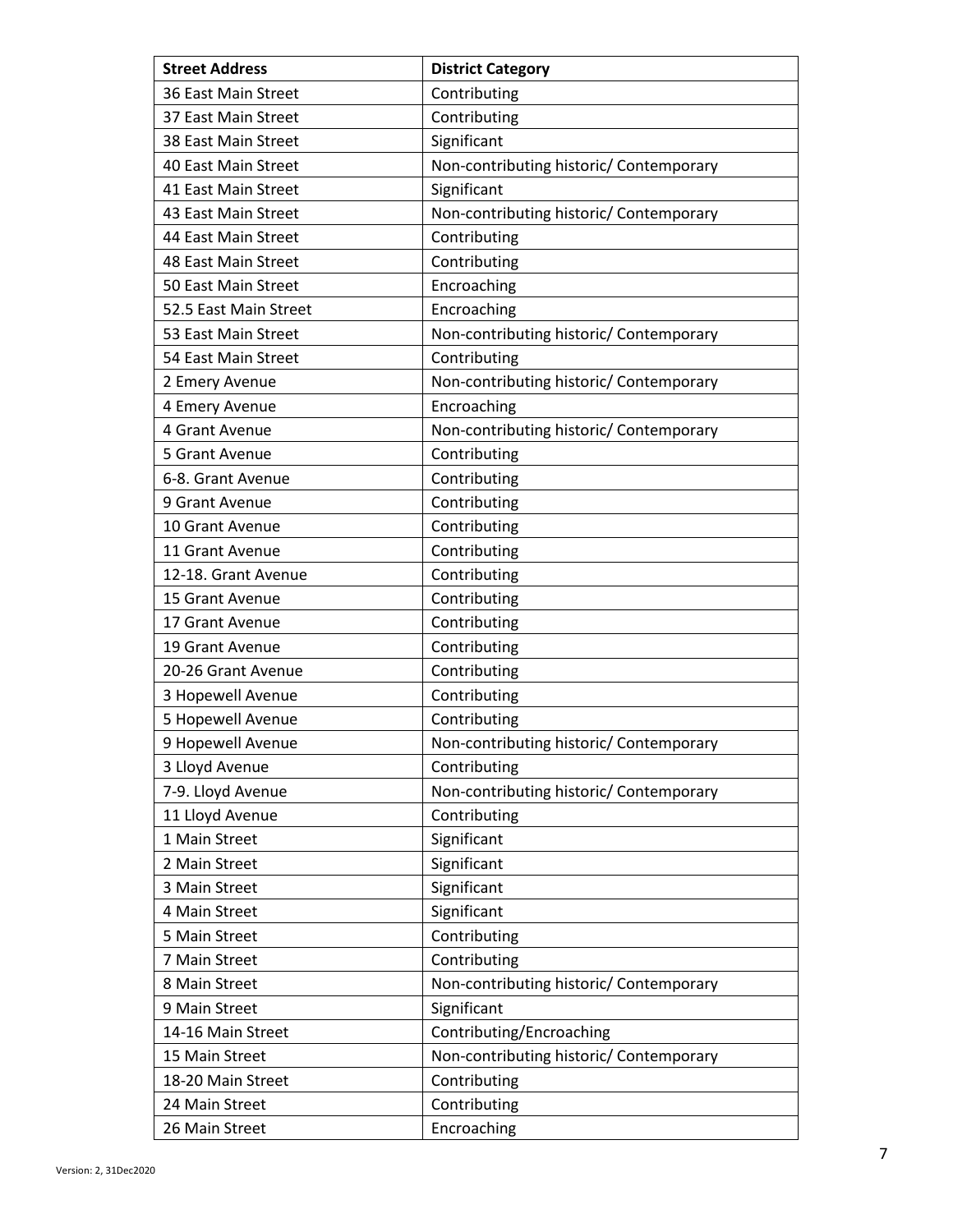| <b>Street Address</b> | <b>District Category</b>                |
|-----------------------|-----------------------------------------|
| 31 Main Street        | Non-contributing historic/ Contemporary |
| 32-38 Main Street     | Non-contributing historic/ Contemporary |
| 35 Main Street        | Non-contributing historic/ Contemporary |
| 39-69 Main Street     | Contributing/Encroaching                |
| 37 Main Street        | Contributing                            |
| 40 Main Street        | Contributing                            |
| 42 Main Street        | Contributing                            |
| 50-52 Main Street     | Significant                             |
| 56 Main Street        | Significant/Contributing                |
| 60-66 Main Street     | Significant/Contributing                |
| 68 Main Street        | Non-contributing historic/ Contemporary |
| 70-74 Main Street     | Significant/Contributing                |
| 75 Main Street        | Significant                             |
| 78 Main Street        | Significant                             |
| 79 Main Street        | Non-contributing historic/ Contemporary |
| 80-82 Main Street     | Non-contributing historic/ Contemporary |
| 90 Main Street        | Significant/ Non-Contributing           |
| 91 Main Street        | Contributing/Encroaching                |
| 95 Main Street        | Non-contributing historic/ Contemporary |
| 99 Main Street        | Contributing                            |
| 110 Main Street       | Non-contributing historic/ Contemporary |
| 111 Main Street       | Significant                             |
| 114 Main Street       | Significant/Contributing                |
| 115 Main Street       | Significant                             |
| 116 Main Street       | Significant/Encroaching                 |
| 117 Main Street       | Significant/Contributing                |
| 118 Main Street       | Significant/ Non-Contributing           |
| 120-124 Main Street   | Significant                             |
| 123 Main Street       | Contributing/Non-contributing           |
| 126 Main Street       | Contributing                            |
| 127 Main Street       | Contributing                            |
| 128 Main Street       | Contributing                            |
| 130 Main Street       | Contributing                            |
| 131 Main Street       | Contributing                            |
| 134 Main Street       | Contributing                            |
| 135 Main Street       | Contributing                            |
| 136 Main Street       | Contributing                            |
| 137 Main Street       | Contributing                            |
| 138 Main Street       | Contributing                            |
| 139 Main Street       | Contributing                            |
| 143-145 Main Street   | Significant                             |
| 144 Main Street       | Encroaching                             |
| 146 Main Street       | Contributing                            |
| 147 Main Street       | Significant/Contributing                |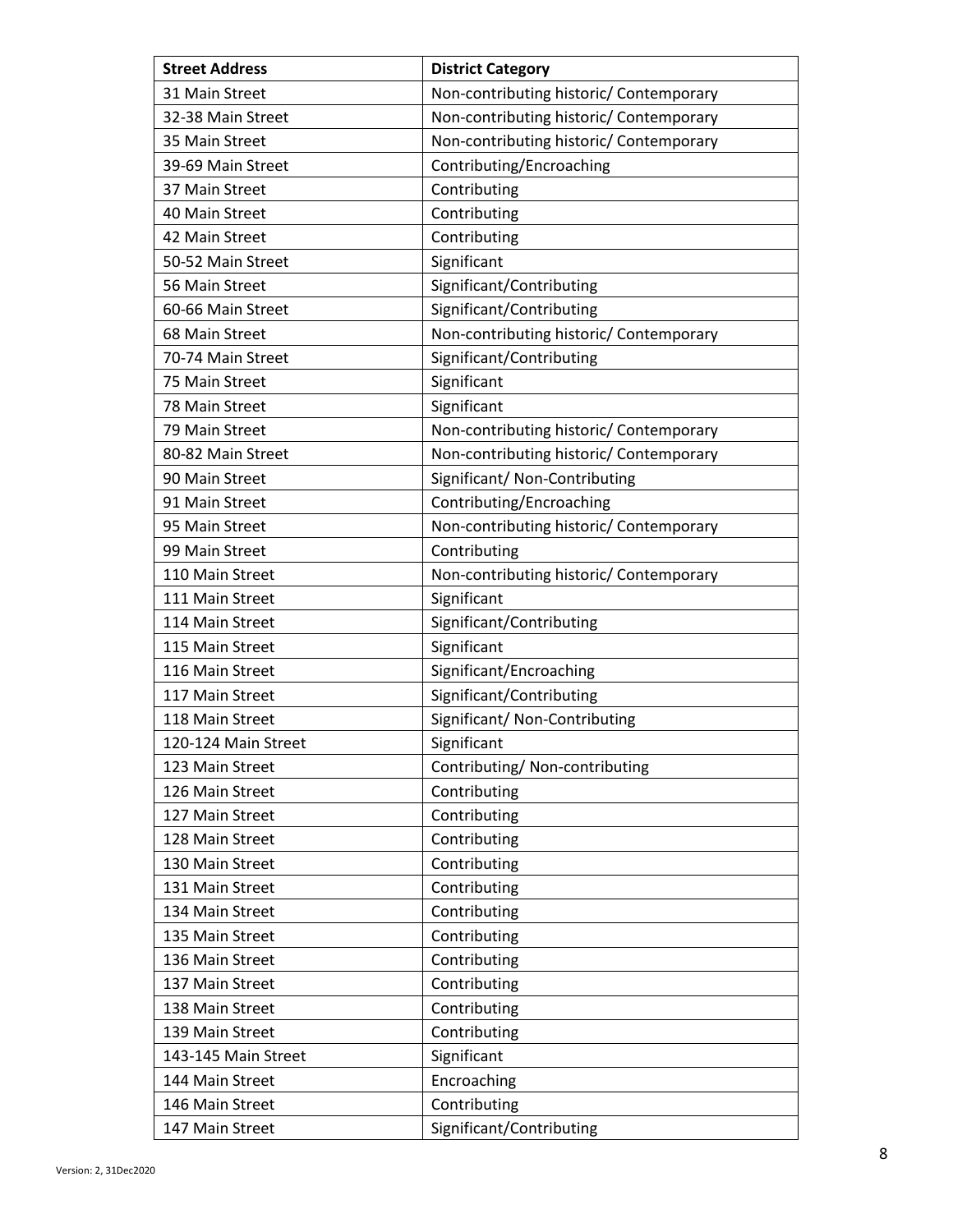| <b>Street Address</b> | <b>District Category</b>                |
|-----------------------|-----------------------------------------|
| 148 Main Street       | Contributing                            |
| 149 Main Street       | Significant                             |
| 150 Main Street       | Significant                             |
| 151-153 Main Street   | Significant/Contributing                |
| 152 Main Street       | Significant                             |
| 154-156 Main Street   | Contributing                            |
| 155 Main Street       | Contributing                            |
| 157 Main Street       | Significant                             |
| 159 Main Street       | Contributing                            |
| 160 Main Street       | Encroaching                             |
| 161-163 Main Street   | Encroaching                             |
| 162 Main Street       | Significant                             |
| 165 Main Street       | Contributing                            |
| 166 Main Street       | Significant                             |
| 167 Main Street       | Non-contributing historic/ Contemporary |
| 169 Main Street       | Significant                             |
| 170 Main Street       | Contributing/ Non-contributing          |
| 171 Main Street       | Significant                             |
| 172 Main Street       | Non-contributing historic/ Contemporary |
| 173 Main Street       | Significant                             |
| 175 Main Street       | Contributing                            |
| 174-176 Main Street   | Contributing                            |
| 177 Main Street       | Contributing                            |
| 178 Main Street       | Contributing                            |
| 179 Main Street       | Significant                             |
| 180 Main Street       | Contributing                            |
| 180-1 Main Street     | Non-contributing historic/ Contemporary |
| 180-2 Main Street     | Non-contributing historic/ Contemporary |
| 180-3 Main Street     | Non-contributing historic/ Contemporary |
| 180-4 Main Street     | Non-contributing historic/ Contemporary |
| 181 Main Street       | Significant                             |
| 182 Main Street       | Significant                             |
| 185 Main Street       | Contributing                            |
| 186 Main Street       | Significant                             |
| 187 Main Street       | Significant                             |
| 188 Main Street       | Significant                             |
| 189 Main Street       | Significant                             |
| 190 Main Street       | Significant                             |
| 191 Main Street       | Significant                             |
| 192 Main Street       | Significant                             |
| 193 Main Street       | Contributing                            |
| 194 Main Street       | Significant                             |
| 196 Main Street       | Significant                             |
| 197 Main Street       | Contributing                            |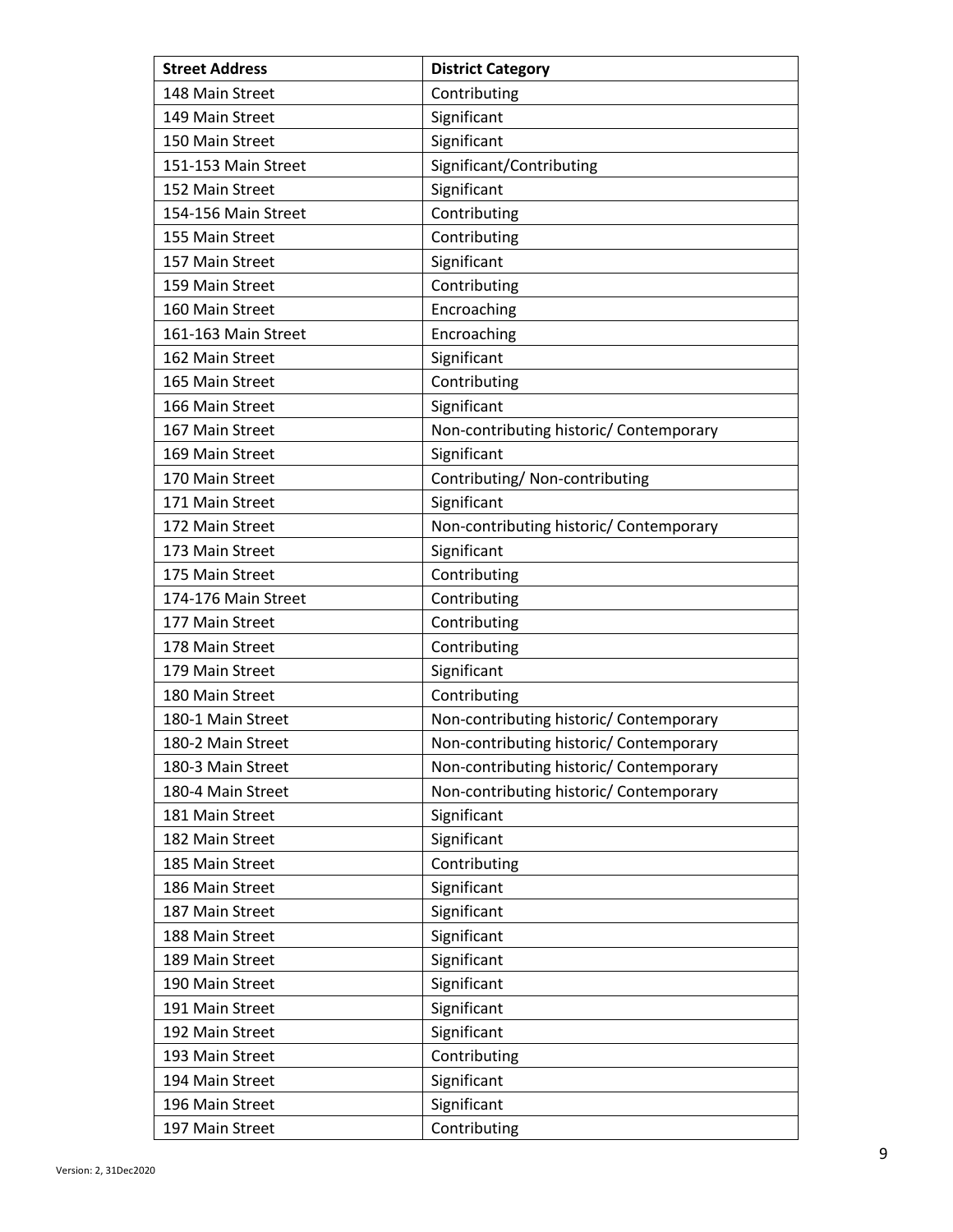| <b>Street Address</b>       | <b>District Category</b>                |
|-----------------------------|-----------------------------------------|
| 199 Main Street             | Contributing                            |
| 200 Main Street             | Encroaching                             |
| 201 Main Street             | Contributing                            |
| 203 Main Street             | Encroaching                             |
| 204 Main Street             | Contributing                            |
| 206 Main Street             | Contributing                            |
| 208 Main Street             | Contributing                            |
| 210-212 Main Street         | Contributing                            |
| 214 Main Street             | Contributing                            |
| 216 Main Street             | Contributing                            |
| <b>Cemetery Main Street</b> | Significant                             |
| <b>Monument Main Street</b> | Significant                             |
| 3 Maple Avenue              | Encroaching                             |
| 7 Maple Avenue              | Contributing                            |
| 14 Maple Avenue             | Contributing                            |
| 15 Maple Avenue             | Contributing                            |
| 17 Maple Avenue             | Contributing                            |
| 18 Maple Avenue             | Contributing                            |
| 21 Maple Avenue             | Contributing                            |
| 22 Maple Avenue             | Non-contributing historic/ Contemporary |
| 23 Maple Avenue             | Contributing                            |
| 25 Maple Avenue             | Contributing                            |
| 27 Maple Avenue             | Contributing                            |
| 28 Maple Avenue             | Significant                             |
| 29 Maple Avenue             | Contributing                            |
| 30 Maple Avenue             | Contributing                            |
| 31 Maple Avenue             | Contributing                            |
| 34 Maple Avenue             | Contributing                            |
| 35 Maple Avenue             | Contributing                            |
| 37 Maple Avenue             | Contributing                            |
| 38 Maple Avenue             | Contributing                            |
| 2 Mine Street               | Contributing                            |
| 6 Mine Street               | Contributing                            |
| 9 Mine Street               | Significant                             |
| 10 Mine Street              | Contributing                            |
| 11 Mine Street              | Contributing                            |
| 14 Mine Street              | Encroaching                             |
| 15 Mine Street              | Contributing                            |
| 17 Mine Street              | Contributing                            |
| 19 Mine Street              | Significant/Contributing                |
| 20 Mine Street              | Significant                             |
| 21 Mine Street              | Significant/Contributing                |
| 23 Mine Street              | Contributing                            |
| 24 Mine Street              | Significant                             |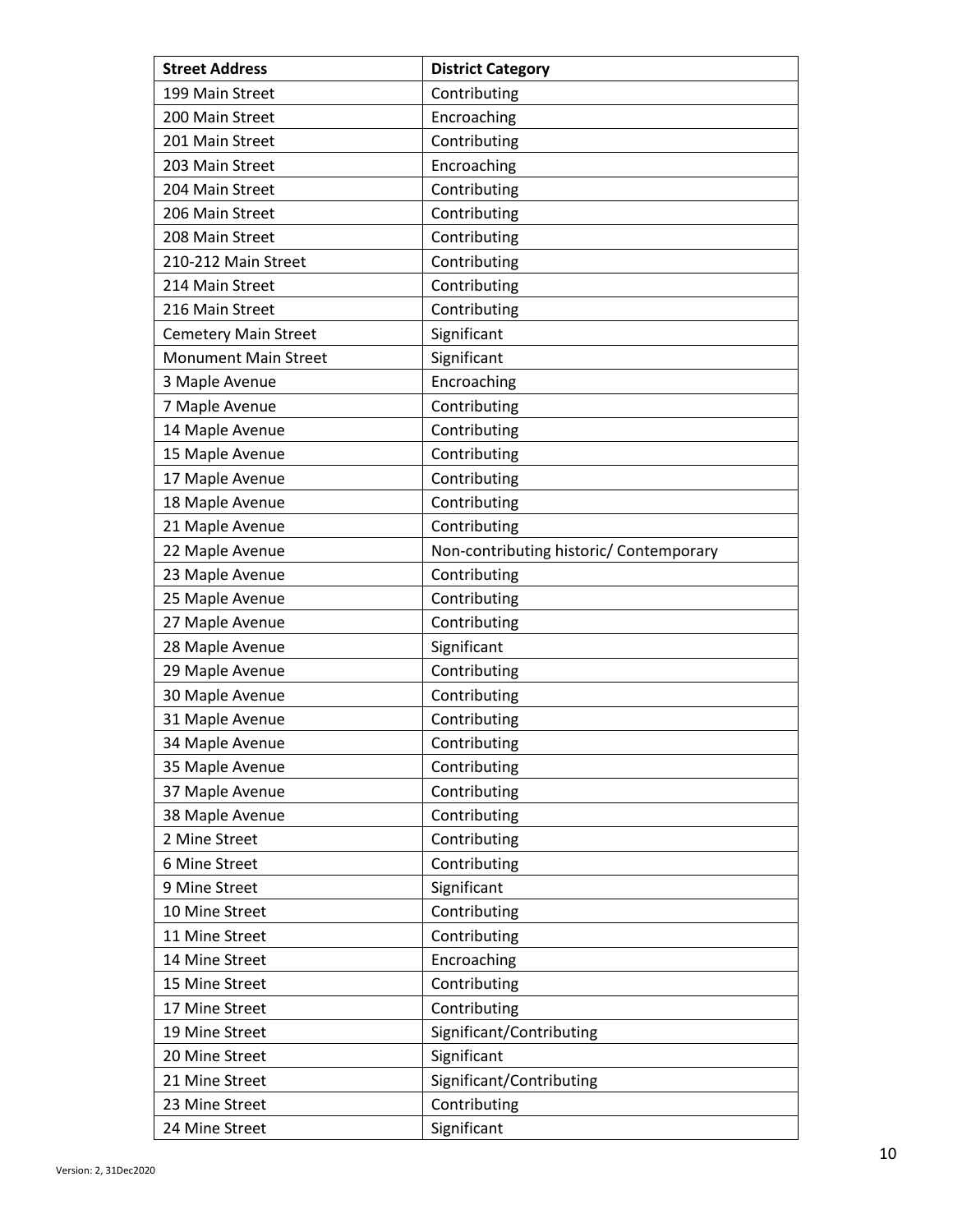| <b>Street Address</b> | <b>District Category</b>                |
|-----------------------|-----------------------------------------|
| 25 Mine Street        | Contributing                            |
| 27 Mine Street        | Contributing                            |
| 28 Mine Street        | Contributing                            |
| 30 Mine Street        | Contributing                            |
| 31 Mine Street        | Contributing                            |
| 32 Mine Street        | Contributing                            |
| 33 Mine Street        | Contributing                            |
| 34 Mine Street        | Contributing                            |
| 35 Mine Street        | Contributing                            |
| 36 Mine Street        | Contributing                            |
| 37 Mine Street        | Encroaching                             |
| 38 Mine Street        | Encroaching                             |
| 39 Mine Street        | Contributing                            |
| 41 Mine Street        | Contributing                            |
| 45 Mine Street        | Contributing                            |
| 47-49. Mine Street    | Contributing                            |
| 50 Mine Street        | Significant                             |
| 51-53. Mine Street    | Contributing                            |
| 54 Mine Street        | Non-contributing historic/ Contemporary |
| 55 Mine Street        | Contributing                            |
| 56 Mine Street        | Non-contributing historic/ Contemporary |
| 57 Mine Street        | Contributing                            |
| 58 Mine Street        | Contributing                            |
| 59 Mine Street        | Contributing                            |
| 61 Mine Street        | Contributing                            |
| 63 Mine Street        | Contributing                            |
| 62-64. Mine Street    | Non-contributing historic/ Contemporary |
| 65 Mine Street        | Contributing                            |
| 66 Mine Street        | Non-contributing historic/ Contemporary |
| 67 Mine Street        | Contributing                            |
| 68 Mine Street        | Non-contributing historic/ Contemporary |
| 71 Mine Street        | Contributing                            |
| 73 Mine Street        | Contributing                            |
| 76 Mine Street        | Significant                             |
| 77 Mine Street        | Contributing                            |
| 81 Mine Street        | Contributing                            |
| 83 Mine Street        | Contributing                            |
| 85 Mine Street        | Contributing                            |
| 87 Mine Street        | Contributing                            |
| 89 Mine Street        | Contributing                            |
| 90 Mine Street        | Encroaching                             |
| 91 Mine Street        | Contributing                            |
| 93 Mine Street        | Contributing                            |
| 94 Mine Street        | Contributing                            |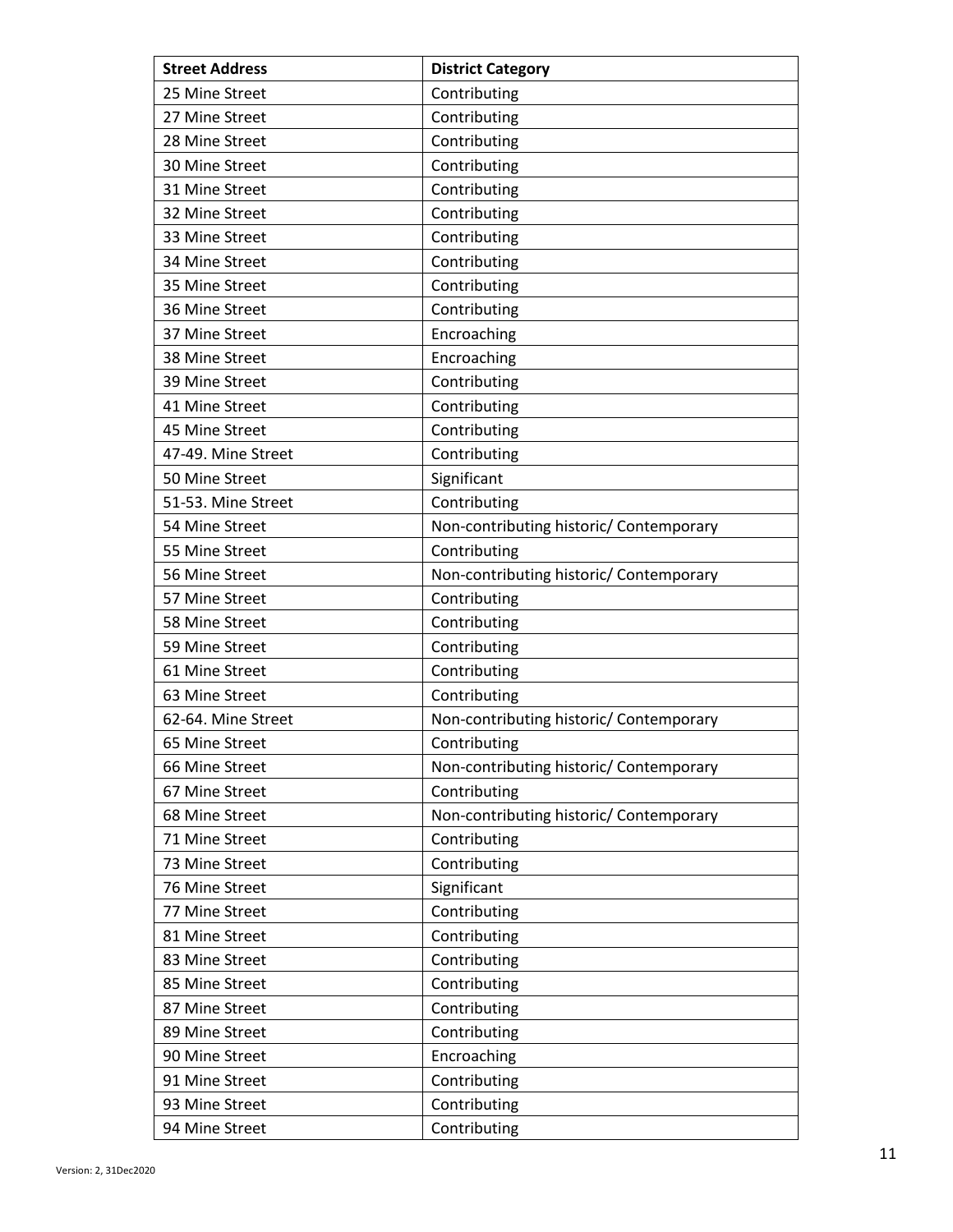| <b>Street Address</b>   | <b>District Category</b>                |
|-------------------------|-----------------------------------------|
| 95 Mine Street          | Contributing                            |
| 96 Mine Street          | Significant                             |
| 99 Mine Street          | Contributing                            |
| 105 Mine Street         | Significant/Encroaching                 |
| 8 New Jersey Avenue     | Contributing                            |
| 10 New Jersey Avenue    | Contributing                            |
| 11 New York Avenue      | Non-contributing historic/ Contemporary |
| 13 New York Avenue      | Contributing                            |
| 2 North Main Street     | Contributing                            |
| 6 North Main Street     | Significant/Contributing/Encroaching    |
| 8 North Main Street     | Contributing                            |
| 10 North Main Street    | Contributing                            |
| 12 North Main Street    | Significant                             |
| 14 North Main Street    | Contributing                            |
| 16 North Main Street    | Contributing                            |
| 19 North Main Street    | Contributing                            |
| 21 North Main Street    | Contributing                            |
| 22 North Main Street    | Contributing/Encroaching                |
| 23-25 North Main Street | Contributing                            |
| 27 North Main Street    | Contributing                            |
| 31 North Main Street    | Contributing                            |
| 70 North Main Street    | Contributing                            |
| 94 North Main Street    | Contributing                            |
| 96 North Main Street    | Contributing                            |
| 2 Park Avenue           | Contributing                            |
| 5-7. Park Avenue        | Contributing                            |
| 6 Park Avenue           | Non-contributing historic/ Contemporary |
| 11 Park Avenue          | Contributing                            |
| 12 Park Avenue          | Contributing                            |
| 15 Park Avenue          | Contributing                            |
| 17-19. Park Avenue      | Contributing                            |
| 18 Park Avenue          | Contributing                            |
| 20-22 Park Avenue       | Contributing                            |
| 21-23. Park Avenue      | Significant                             |
| 24 Park Avenue          | Contributing                            |
| 25 Park Avenue          | Contributing                            |
| 26 Park Avenue          | Contributing                            |
| 27-29. Park Avenue      | Contributing                            |
| 28 Park Avenue          | Contributing                            |
| 31-33. Park Avenue      | Contributing                            |
| 32 Park Avenue          | Contributing                            |
| 38 Park Avenue          | Non-contributing historic/ Contemporary |
| 40 Park Avenue          | Contributing                            |
| 42 Park Avenue          | Significant                             |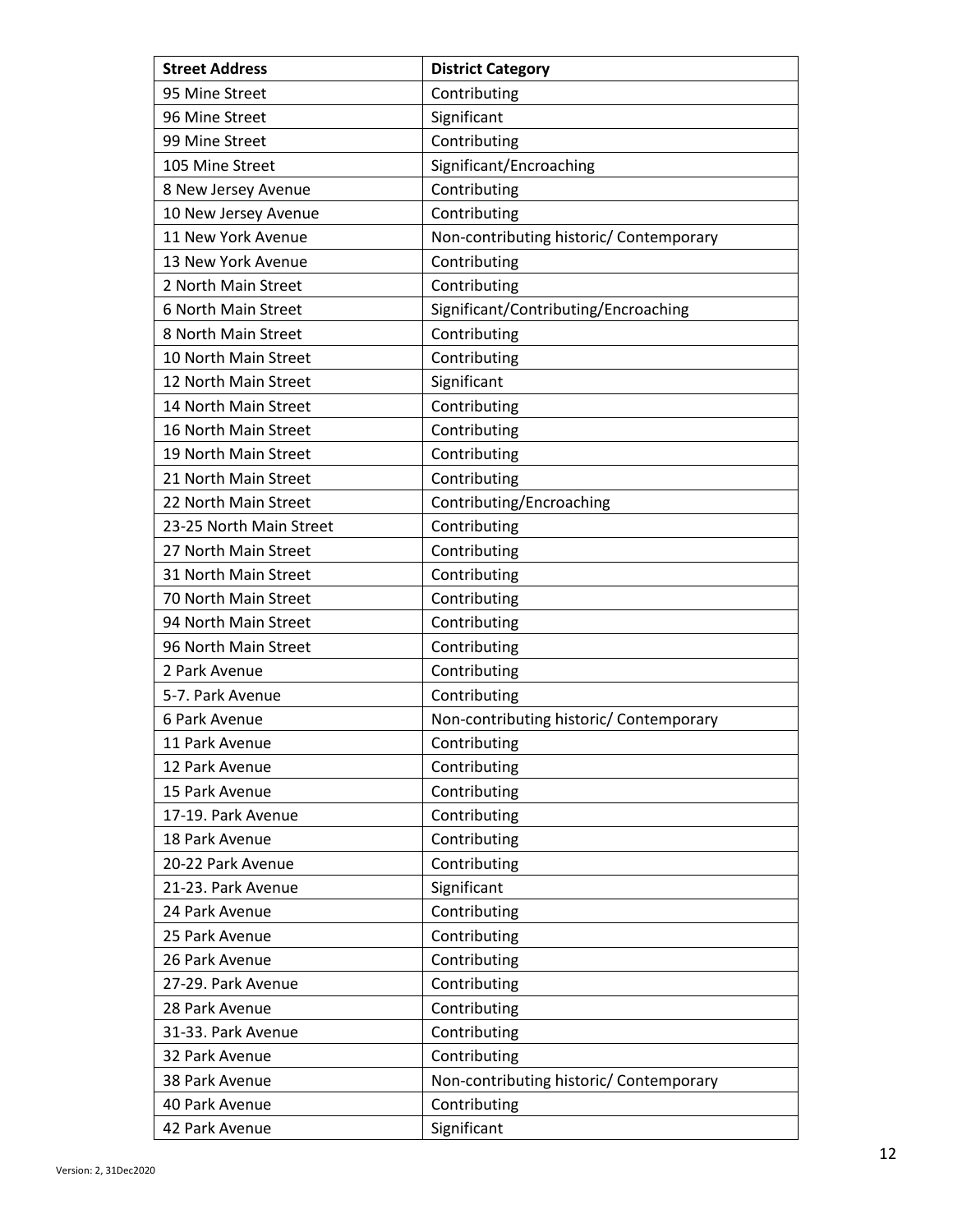| <b>Street Address</b>     | <b>District Category</b>                |
|---------------------------|-----------------------------------------|
| 43 Park Avenue            | Non-contributing historic/ Contemporary |
| 45-47. Park Avenue        | Contributing                            |
| 46 Park Avenue            | Contributing                            |
| 49 Park Avenue            | Contributing                            |
| 50 Park Avenue            | Contributing                            |
| 52 Park Avenue            | Contributing                            |
| 53 Park Avenue            | Contributing                            |
| 55 Park Avenue            | Contributing                            |
| 56 Park Avenue            | Contributing                            |
| 57 Park Avenue            | Contributing                            |
| 58 Park Avenue            | Contributing                            |
| 60 Park Avenue            | Contributing                            |
| 61 Park Avenue            | Contributing                            |
| 62 Park Avenue            | Contributing                            |
| 63-75. Park Avenue        | Encroaching                             |
| 68 Park Avenue            | Non-contributing historic/ Contemporary |
| 70 Park Avenue            | Non-contributing historic/ Contemporary |
| 72 Park Avenue            | Non-contributing historic/ Contemporary |
| 74 Park Avenue            | Non-contributing historic/ Contemporary |
| 76 Park Avenue            | Non-contributing historic/ Contemporary |
| 77 Park Avenue            | Encroaching                             |
| 78 Park Avenue            | Non-contributing historic/ Contemporary |
| 80 Park Avenue            | Contributing                            |
| 83 Park Avenue            | Encroaching                             |
| 84 Park Avenue            | Significant/Contributing                |
| Gazebo Park Avenue        | Non-contributing historic/ Contemporary |
| 3 Pennsylvania Avenue     | Significant                             |
| 5-7. Pennsylvania Avenue  | Contributing                            |
| 9-11. Pennsylvania Avenue | Contributing                            |
| 15 Pennsylvania Avenue    | Contributing                            |
| 18 Pennsylvania Avenue    | Contributing                            |
| 20 Pennsylvania Avenue    | Contributing                            |
| 22 Pennsylvania Avenue    | Contributing/Encroaching                |
| 24 Pennsylvania Avenue    | Contributing                            |
| 27 Pennsylvania Avenue    | Contributing                            |
| 28 Pennsylvania Avenue    | Contributing                            |
| 30 Pennsylvania Avenue    | Contributing                            |
| 31 Pennsylvania Avenue    | Contributing                            |
| 32 Pennsylvania Avenue    | Contributing                            |
| 33 Pennsylvania Avenue    | Contributing                            |
| 34 Pennsylvania Avenue    | Contributing                            |
| 35 Pennsylvania Avenue    | Contributing                            |
| 36 Pennsylvania Avenue    | Contributing                            |
| 37 Pennsylvania Avenue    | Contributing                            |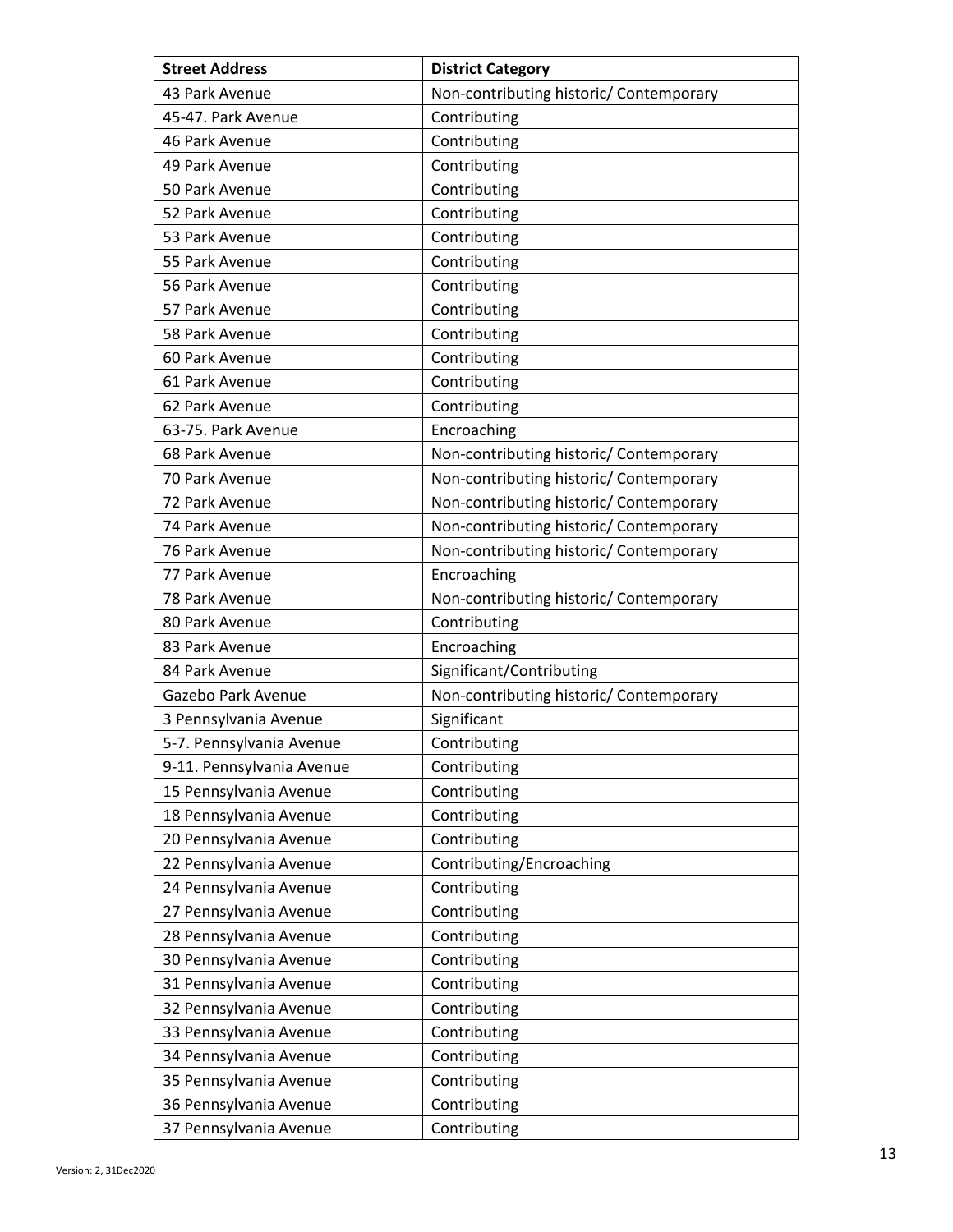| <b>Street Address</b>   | <b>District Category</b>                |
|-------------------------|-----------------------------------------|
| 38 Pennsylvania Avenue  | Contributing                            |
| 39 Pennsylvania Avenue  | Contributing                            |
| 40 Pennsylvania Avenue  | Non-contributing historic/ Contemporary |
| 41 Pennsylvania Avenue  | Contributing                            |
| 42 Pennsylvania Avenue  | Contributing                            |
| 43 Pennsylvania Avenue  | Contributing                            |
| 44 Pennsylvania Avenue  | Contributing                            |
| 45 Pennsylvania Avenue  | Contributing                            |
| 47 Pennsylvania Avenue  | Encroaching                             |
| 49 Pennsylvania Avenue  | Contributing                            |
| 51 Pennsylvania Avenue  | Contributing                            |
| 52 Pennsylvania Avenue  | Contributing                            |
| 53 Pennsylvania Avenue  | Encroaching                             |
| 56 Pennsylvania Avenue  | Contributing                            |
| 217 South Main Street   | Contributing                            |
| 219 South Main Street   | Contributing                            |
| 219.5 South Main Street | Non-contributing historic/ Contemporary |
| 2 Spring Street         | Non-contributing historic/ Contemporary |
| 8 Spring Street         | Encroaching                             |
| 12 Spring Street        | Contributing                            |
| 14 Spring Street        | Contributing                            |
| 16 Spring Street        | Contributing                            |
| 18 Spring Street        | Contributing                            |
| 20 Spring Street        | Significant                             |
| 23 Spring Street        | Contributing                            |
| 24 Spring Street        | Contributing                            |
| 25-27 Spring Street     | Contributing                            |
| 26 Spring Street        | Contributing                            |
| 28 Spring Street        | Contributing                            |
| 30 Spring Street        | Contributing                            |
| 32 Spring Street        | Contributing                            |
| 34-36. Spring Street    | Contributing                            |
| 35 Spring Street        | Contributing                            |
| 37-39 Spring Street     | Contributing                            |
| 38 Spring Street        | Contributing                            |
| 41 Spring Street        | Contributing                            |
| 42-44. Spring Street    | Contributing                            |
| 43 Spring Street        | Contributing                            |
| 45 Spring Street        | Contributing                            |
| 46 Spring Street        | Contributing                            |
| 47 Spring Street        | Contributing                            |
| 48 Spring Street        | Contributing                            |
| 3 William Street        | Significant                             |
| 7 William Street        | Encroaching                             |